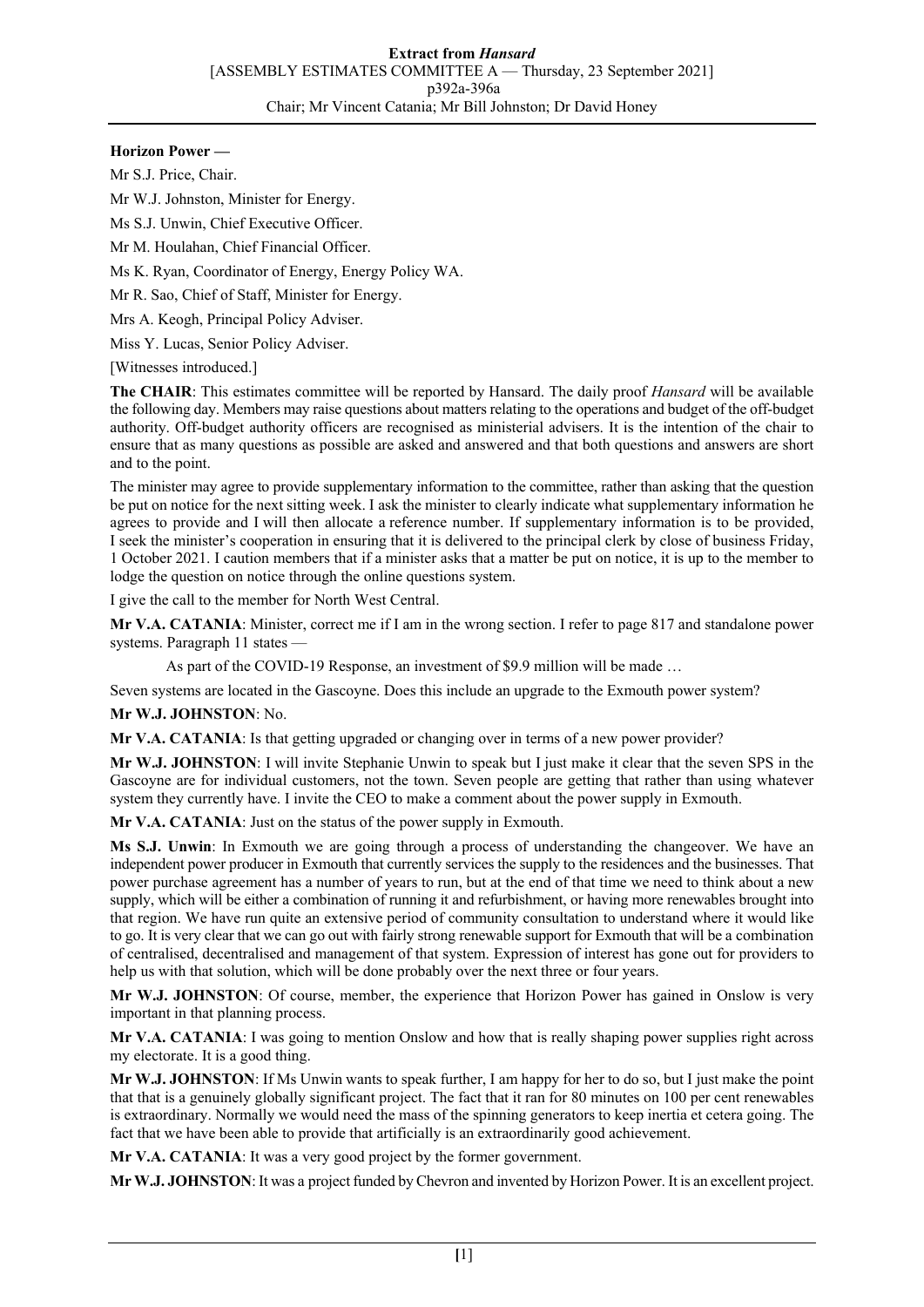**Ms S.J. Unwin**: It is very important technology because that orchestration of the centralised generation as well as the distributed generation is where the difficulty lies in the transition. The better we can orchestrate it, the more we can put on rooftop solar in the businesses and the residential sector. Onslow has been a tremendous project because we have now got orchestration technology. It is in the process of being switched over from manual to fully automated as we speak—I did not want to tell the minister that. But it is groundbreaking work because we are now trying to get the system to watch the weather patterns, see the demand on the system and the supply that is available and orchestrate that automatically for us. In Onslow they did that very successfully with the 80-minute trial that the minister referred to a moment ago.

**Mr V.A. CATANIA**: Is there a population threshold for where a system like the one in Onslow can be installed? "Threshold" is probably not the right word.

**Mr W.J. JOHNSTON**: It is probably easier to manage in smaller communities. If the member thinks about it, that is what a standalone power system does. Horizon and Western Power both expect to have one SPS providing power to more than one customer. The solar panels charge the battery and the battery supplies the house. If the battery runs out, then the diesel generator kicks in. It is all automated and it can be monitored by remote control. That shows how it can be done for one house. Onslow is a more complicated scaling up of that with 700 houses. It has shown that it can be done at that scale, but we are building the aeroplane while it is flying here in Perth. We have 1.2 million connection points and we are trying to do the same thing at the same time. In Onslow, the first time they tried it, the system shut down for five hours because of all these unexpected —

## **Mr V.A. CATANIA**: Faults.

**Mr W.J. JOHNSTON**: No, they were not faults. They were embedded protection activities of each of the elements fighting against each other. Although the manufacturers had said that it can do this thing, they had never actually done it. We were the first in the world. Naturally, we found these challenges, but we would not want to do that in Western Power because a million people would be without power. It is good that we can learn by doing; that will help us as we roll it out to an even larger scale later.

## [7.40 pm]

**Dr D.J. HONEY**: I refer to the electric vehicle charging network that is being installed and Horizon Power's responsibilities. How many stations are we looking at for that work? What is the estimated completion time for that network?

**Mr W.J. JOHNSTON**: Horizon is doing 23 of the 45 sites; that is 46 installations.

**Dr D.J. HONEY**: What is the anticipated completion time?

**Mr W.J. JOHNSTON**: I think it is a four-year build. Again, we said that at the media conference when we announced it.

**Dr D.J. HONEY**: Does the minister believe that is still the achievable time line? I am not asserting that it is not.

**Mr W.J. JOHNSTON**: I have not been advised of anything that suggests it is not a reasonable time frame.

**Mr V.A. CATANIA**: I refer to the remote communities embedded networks on page 817 of the *Budget statements*. Can the minister perhaps include photovoltaics in remote communities as well? I do not know whether the two go hand in hand. Can the minister say where that work is being conducted and in what remote communities? I am happy to take it as supplementary information, or the minister might have a list.

**Mr W.J. JOHNSTON**: This is obviously very exciting. We acknowledge that the commonwealth government is helping us a bit as well, which is good. We would like it to help more, but we are pleased with the little bit it has done. The communities included in this program are as follows. In the East Kimberley, they are Emu Creek, Bell Springs, Mud Springs, Munthamar, Koongie Park and Mardiwah Loop. In the West Kimberley, they are Joy Springs, Karnparrmi, Gillarong and Loanbun. In the Gascoyne–midwest, they are Woodgamia and Buttah Windee. In the goldfields–Esperance, it is Marmion Village. I am happy for the CEO to talk further, because, again, this is applying technology to fix an old problem, and we are really pleased.

**Ms S.J. Unwin**: In addition, the second part of the member's question was about photovoltaics in remote communities. The towns we are working on there are mostly in the Kimberley. One place is Kalumburu, where we are currently installing a solar farm. There is also Warmun, Bidyadanga, Ardyaloon, Beagle Bay and Djarindjin. A number of those communities are dependent on the land outcomes, and there has also been quite a significant impact from COVID, because of the biosecurity. They are the towns. Warmun will be the next town that we will be able to access with the land in order to progress the body of work. The places the minister spoke to just a moment ago, with the embedded networks, are more around regularisation, so improving the community's distribution network to each utility to a quality that we would describe as town-based power, whereas the photovoltaics are more about putting centralised solar, and in some cases batteries, into those communities to reduce the cost of running them from their traditional diesel outcomes.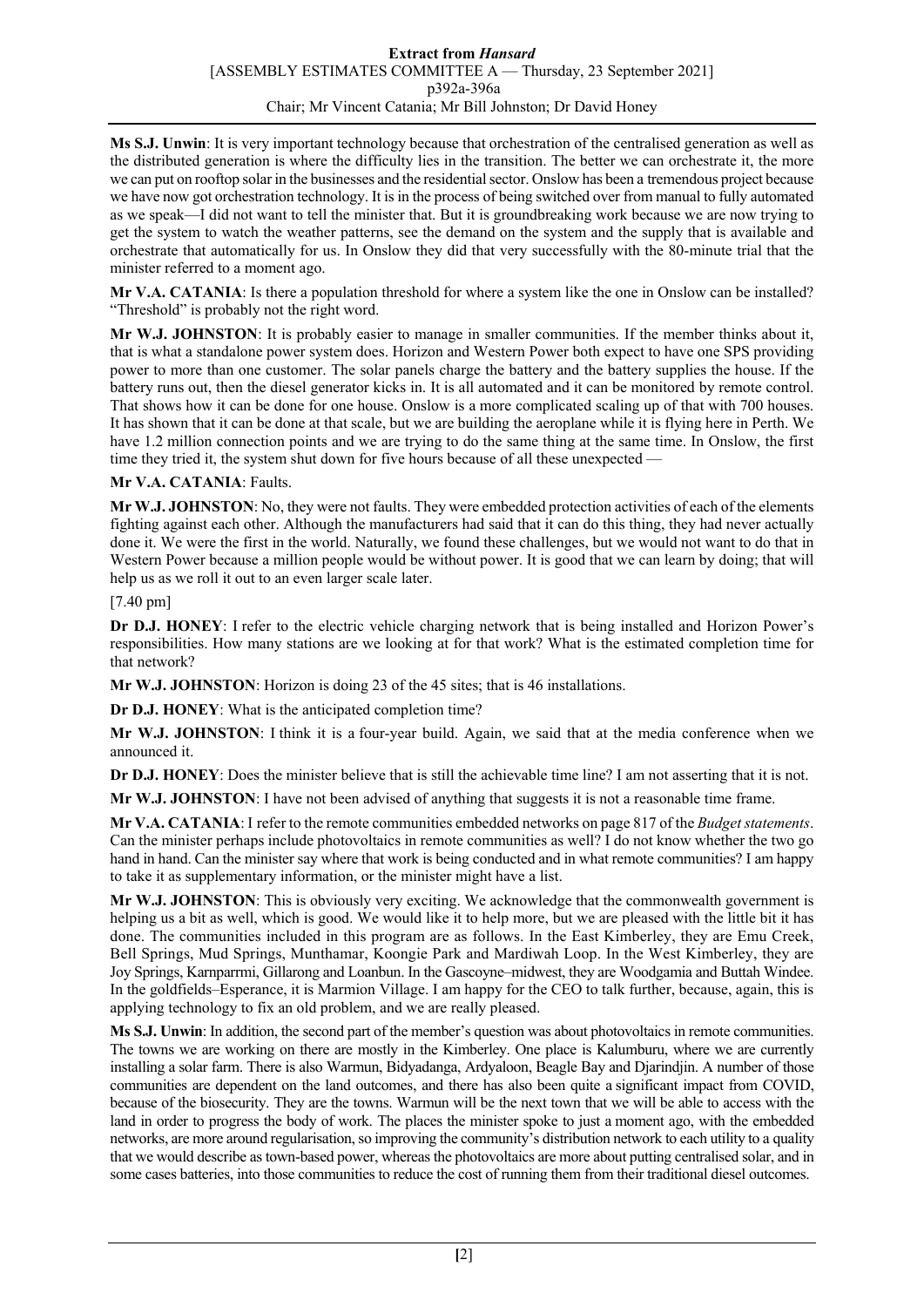**Mr W.J. JOHNSTON**: The good news here is that because Horizon has the tech to make good the gap between the cost and the price—obviously the price is very low and the cost is very high—the more we do here the less tech we need for the future. That then takes price pressure off the A1 tariff, which benefits everybody in the state. The great thing here is that we are deploying these new technologies to fix the diesel problem, because diesel is very expensive. The other good news is that because diesel and solar play well together, unlike coal and solar, there can be a direct benefit by integrating with existing technologies. We do not have to throw everything out and start again. Of course, we are determined across government to provide regularised services for the remote communities. There is a big body of work not just for Horizon, but Water Corp and others, to regularise those schemes. The member can see how this just works for us. The more we do, the better it gets.

**Mr V.A. CATANIA**: It is absolutely integral to life.

**Dr D.J. HONEY**: What is the capacity of local communities to maintain those electrical systems or at least at nearby regional communities? My understanding is that in many of those areas a major issue is access to suitably qualified electricity personnel.

**Mr W.J. JOHNSTON**: Obviously, Horizon Power takes the obligation to maintain the systems, but there is a system to try to engage with local communities. I will invite the CEO to make further comment.

**Ms S.J. Unwin**: Horizon Power has a program called remote community utility workers, by which we have trained qualified people who live and work in the communities, and they are typically from an Aboriginal and Torres Strait Islander background. They are qualified to provide first response activities in those towns. We have been quite successful both in Kalumburu and Beagle Bay. We are really keen to try to extend the reach of that program, but that qualification enables us to do a great amount of work. If we could have more workers, so more scale, we could have two workers in one town, and that is something we are talking about. I think there is a lot of opportunity, particularly as we regularise more of the remote communities in and around our footprint to expand the opportunities. They are very key, because if people both live and work in the community, it is a really good outcome and leads to a much more sustainable community.

**Dr D.J. HONEY**: Then they will all go on and work on mine sites!

**Ms S.J. Unwin**: I think they like it there too much to go!

**Mr V.A. CATANIA**: I refer to the Denham hydrogen demonstration plant on page 817. I suppose this will feed into what we have just been talking about. If this works and works well, this is the future of where we are heading with our standalone systems. Hydrogen plants can be pretty much rolled out everywhere.

**Mr W.J. JOHNSTON**: I know Ms Unwin is dying to give the member some more information about this, because she is very passionate about the idea of combining standalone power systems with hydrogen. That then gives a 100 per cent renewable that is dispatchable and reliable, and I will let her speak in a minute. I make the point that, again, this is a globally significant trial. People do not realise how advanced Western Australia is in the energy sector. People talk about what is happening in Germany, but they do not get it. If people want to learn about renewable energy, they should come to WA, and the more we tell people that, the better it is.

**Mr V.A. CATANIA**: And it is all in my electorate, so it is fantastic.

**Mr W.J. JOHNSTON**: It is not all in the member's electorate.

**Mr V.A. CATANIA**: The majority of it is.

**Mr W.J. JOHNSTON**: A lot of it is in the member's electorate, yes.

Again, this demonstration plant got some capital subsidy from Minister MacTiernan's project to support renewable hydrogen, and it was also lucky enough to get some federal government money from Senator Marino—I am sure that decision was completely independently made! It is a great demonstration. Of course, it will be great if we can get this to work, remembering that, as I said before, some of the towns have a very high cost. In one town, the cost of a kilowatt hour of electricity is \$2.70. We are selling it at the  $28¢$ , so the member can see that we would love to get the cost down, and this is the opportunity to do that in the future.

**Mr V.A. CATANIA**: Just filling up the car with diesel will cost over \$2 a litre.

**Ms S.J. Unwin**: It is a really groundbreaking project, and we are very proud of the support we have got from the state and federally in order to put hydrogen on the ground. There is a lot of talk about hydrogen, but there is not as much demonstration of it on the ground. By early next year, we will have all of the components together and be in the commissioning phase in order to do this thing that we are trying to do, which is to use completely green power, so green energy, that we then turn into hydrogen that we compress and store. That fuel cell, which is probably where the demonstration has to do its work, can then be used to distribute back out into the homes of Denham. There will be 100 homes fully serviced by pure green energy, and it is firm energy. We hear a lot about intermittency and the difficulties of having power that goes off and on with the sun and the wind, but the beauty of hydrogen, if we can get it to work and make it work at a lower cost over time, is that we can have firm green power and use our very great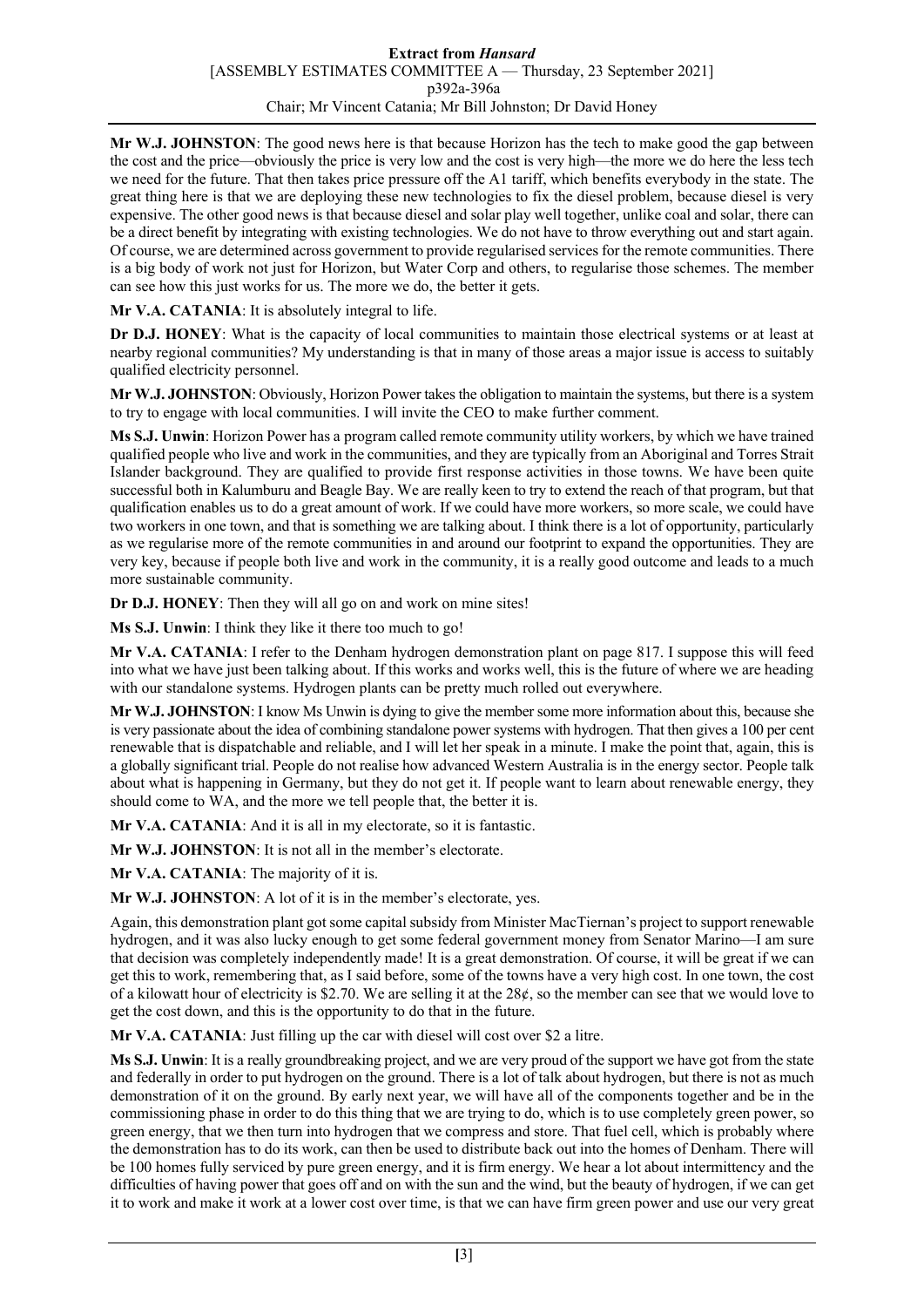competitive advantage in the state. We think that it will demonstrate that this can be done not just in our remote and regional centres, but we hope on a much broader scale across the state. We will have it on the ground early next year, and for Denham it is a very exciting project, but it is of national and international significance. There are a lot of eyes watching it, but we are very confident that it will do what we hope it does.

[7.50 pm]

**Mr V.A. CATANIA**: I look forward to being invited to all these milestones that these things are reaching in my electorate, minister—hint, hint.

**Dr D.J. HONEY**: In that trial for 100 homes, for how long is it anticipated that hydrogen could supply power? What would be the duration for those 100 homes?

**Mr W.J. JOHNSTON**: Ms Unwin.

**Ms S.J. Unwin**: Thank you. Ideally, we want the energy that is generated from the solar farm to do the heavy lifting for as long as it possibly can, because that is the cheapest, most efficient way to push that out into the system. We then have the fuel set, which is about 100 kilowatts, that can then take the difference overnight. In effect, it is providing that lower demand that is needed to be serviced overnight when the sun is not shining. That is what it is doing. For how much we will need on the day, we will have to see how it works, but the idea is that it provides 100 per cent of the energy for those 100 houses for the time that they need it, and that overnight it should be lower than their consumption during the day.

**Mr W.J. JOHNSTON**: I make it clear that that is not for 100 per cent of the houses in Denham. It is designed to be a demonstration and in the future we might be able to scale it up further.

**Dr D.J. HONEY**: It is a fantastic project. It shows the advantage of an aggregated utility.

On page 814 under "Energy Affordability", the first paragraph, "Solar Generation", states —

Horizon Power encourages the uptake of rooftop solar and has a plan for zero refusals …

It has a date, which I appreciate is in the future. When I visited Esperance I was told by some people there that Horizon Power is not accepting any more connections for rooftop solar that would feed power back into the network, which I understood because a transition is going on there. I was told that households were even being prevented from putting batteries behind the meter. They were not allowed to connect batteries behind the meter when they were not going to feed back; they would use those batteries only to stabilise or at least provide some additional power supply at their home. I was surprised by that, because I could not understand the purpose. I just wondered whether that is in fact correct; and, if so, why would that be the case?

**Mr W.J. JOHNSTON**: I am happy for Ms Unwin to make a comment in a minute, but I just make the point that for everywhere in Horizon, we prefer people to generate their own electricity, because when we sell it to them we lose money. There is no economic incentive for us not to have people connect to solar. The only reason we have to limit solar in Horizon's footprint is because of the technical needs of the grid. Often there is a misunderstanding about the restrictions, because obviously Horizon has stricter limit on the amount of solar that can be installed compared with Western Power. Western Power has a significant number of its customers who do not have a roof, because they are in apartments et cetera, whereas each of Horizon's microgrids are smaller, and that makes them more sensitive to the ups and downs of intermittent generation. Horizon has less network control capacity than Western Power, so it is more sensitive to it, but there is no economic incentive for Horizon not to let people go solar. We will have a better budget position for the government of Western Australia if it is self-supplying. Before Ms Unwin talks about any technical issues, I want to 100 per cent emphasise that this is not us. I have met people in regional Western Australia who say, "You're trying to make us buy more power from Horizon." I would love them not to, because we lose money every time we sell them power. I invite Ms Unwin to speak.

**Ms S.J. Unwin**: Thank you. Each of our regional towns has hosting capacity limits. It is based on a technical assessment around the reliability of the system and how much solar can be imported into that system with that system remaining reliable and providing a safe supply. Esperance is currently out of hosting capacity, so it has reached its technical limit. Until we are able to put more, battery technology will probably enable us to moderate the system fluctuations, which are due mostly to voltage fluctuations. I think early next year we will be able to release more hosting capacity in Esperance so that the residential and commercial sector will be able to put more solar and batteries on their roofs. Although I cannot specifically talk to the examples that the member raised, there is absolutely a process to release more hosting capacity, again based very much on engineering technical constraints. It is our commitment as a business, as we have in the budget papers, to come up with a plan for zero refusals, so that we are never in the position of saying no. That requires the sort of solution, which we spoke about earlier, as in Onslow, where we have much greater control of a system to enable much higher penetration of distributed energy resources, but it requires battery-type solutions and other mechanisms so that we get a safe reliable power supply, particularly to a customer